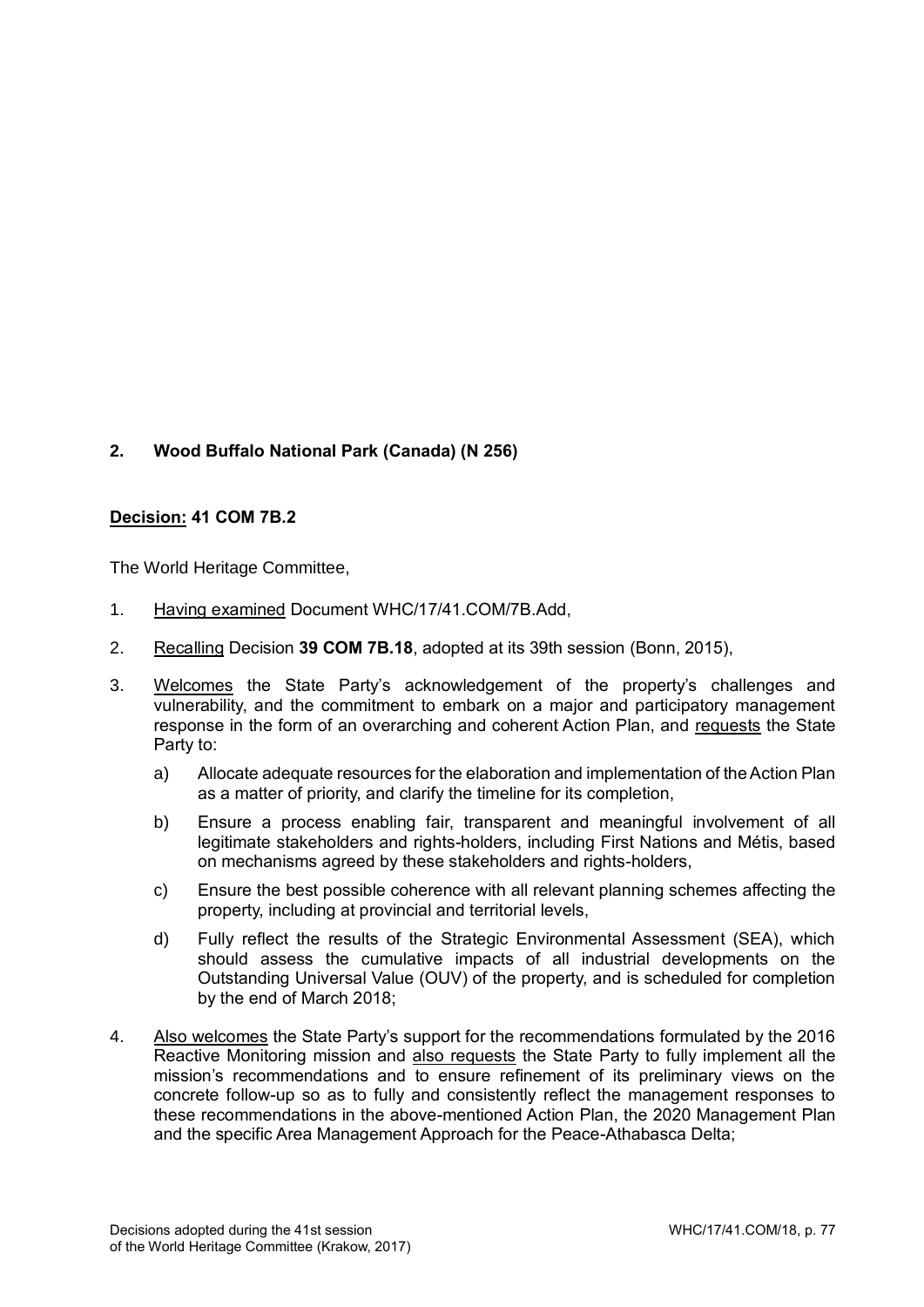- 5. Further welcomes the State Party's commitment to invest in comprehensive and independent analysis of the conservation importance and status of the Ronald Lake Bison Herd, including threats to it posed by the proposed development, within a broader Species Recovery Strategy and to dedicate, in full cooperation with First Nations, adequate attention and funding to the management of Wood Bison, including as regards the development of disease management options other than culling;
- 6. Further requests the State Party to make every effort to assess and understand the potential impacts of the Site C hydropower project and of the various major dams on the Peace River on the OUV of the property and ensure the application of best practice at all stages of the project, including mitigation measures and strategic flow regulation;
- 7. Reiterates its requests to the State Party to assess the potential cumulative impacts of all developments on the OUV of the property in the form of an SEA, including hydroelectric dams, oil sands development, and mining, in line with the IUCN World Heritage Advice Note on Environmental Assessment and submit it to the World Heritage Centre as soon as it is available, for review by IUCN, in accordance with Paragraph 172 of the *Operational Guidelines*;
- 8. Requests furthermore the State Party to conduct, in line with the IUCN World Heritage Advice Note on Environmental Assessment, and to submit to the World Heritage Centre, for review by IUCN, in accordance with Paragraph 172 of the *Operational Guidelines*:
	- a) An Environmental and Social Impact Assessment (ESIA) of any other hydropower projects potentially affecting the OUV of the property,
	- b) An ESIA of any other oil sands development between the current northern frontier of the actively mined area and the property, which may affect the OUV of the property, including the Teck Frontier project,
	- c) A systematic risk assessment of the tailings ponds of the Alberta Oil Sands region with a focus on risks to the Peace-Athabasca Delta;
- 9. Requests moreover the State Party to submit to the World Heritage Centre, by **1 February 2018**, a refined response to the 2016 mission recommendations and report on the progress achieved with their implementation, and to submit by **1 December 2018**, an updated report on the state of conservation of the property and the implementation of the above, including the Action Plan, for examination by the World Heritage Committee at its 43rd session in 2019.